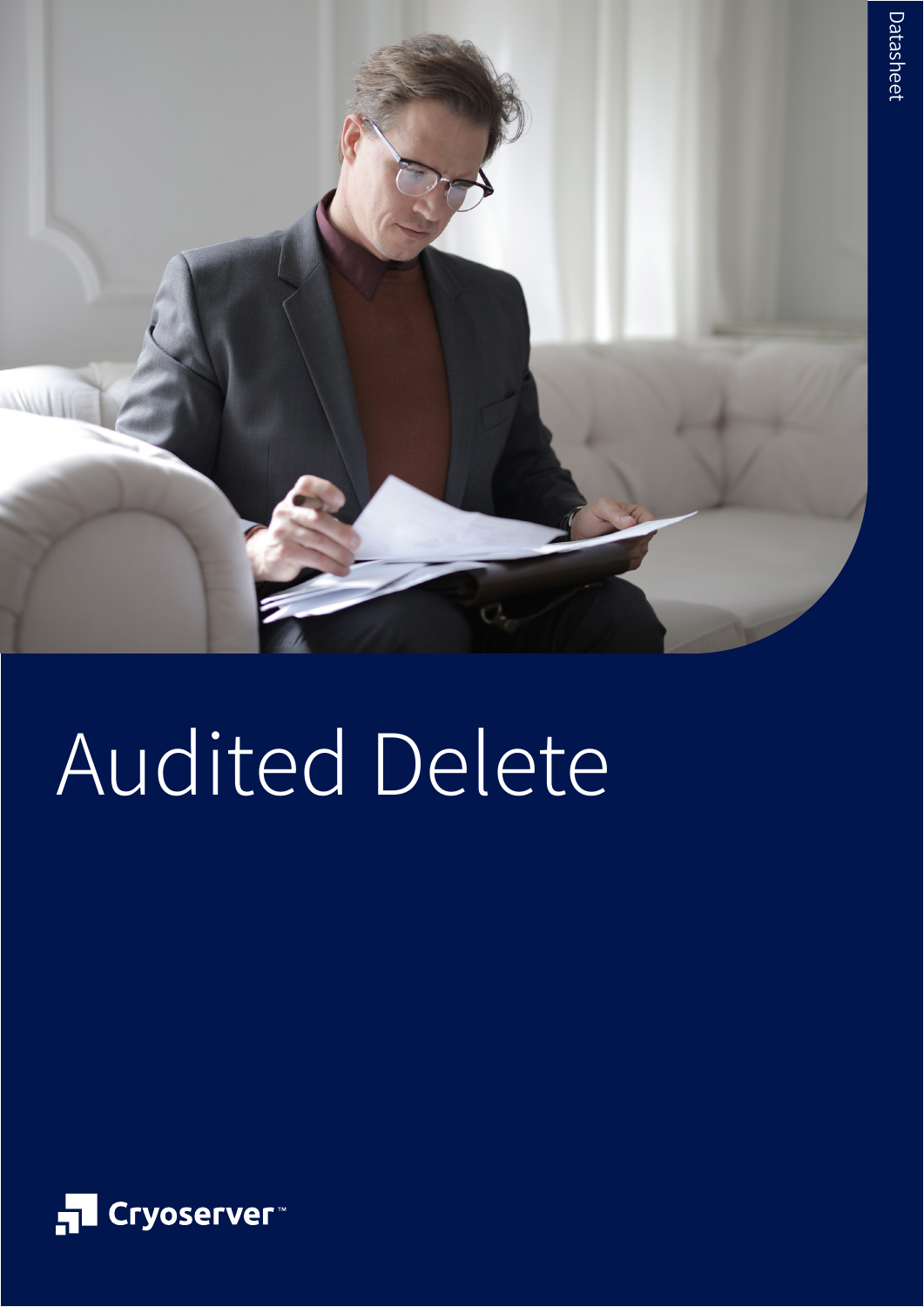"The audit trail is particularly useful... It allows us to manage our staff fairly"

**David Chatterton, ICT Infrastructure Specialist, South Liverpool Homes**

# **For effective management of sensitive data**

Thanks to GDPR, organisations now have to deal much more carefully with the personal identifiable information they hold on their systems. And they need to be ready to carry out Right to be Forgotten requests. That's what Cryoserver's Audited Delete function is for. It enables users to effortlessly find and delete relevant customer data quickly from the archive and users' mailboxes.

Unlike other email archiving solutions, Cryoserver provides audit trails of the request, recording who approved it and confirming that the relevant data was deleted. These trails act as certificates which you can pass back to the data subject to prove the deletion was successful.

## **Benefits**

- Comply with the EU GDPR 'Right to be Forgotten'
- Construct a full, transparent audit trail documenting the process of deletion
- Ensure a minimum of two nominated users check any items for deletion
- Record a reason for any deleted emails for future reference

If your users send sensitive information which should not be held for longer than it is needed, Audited Delete will help you.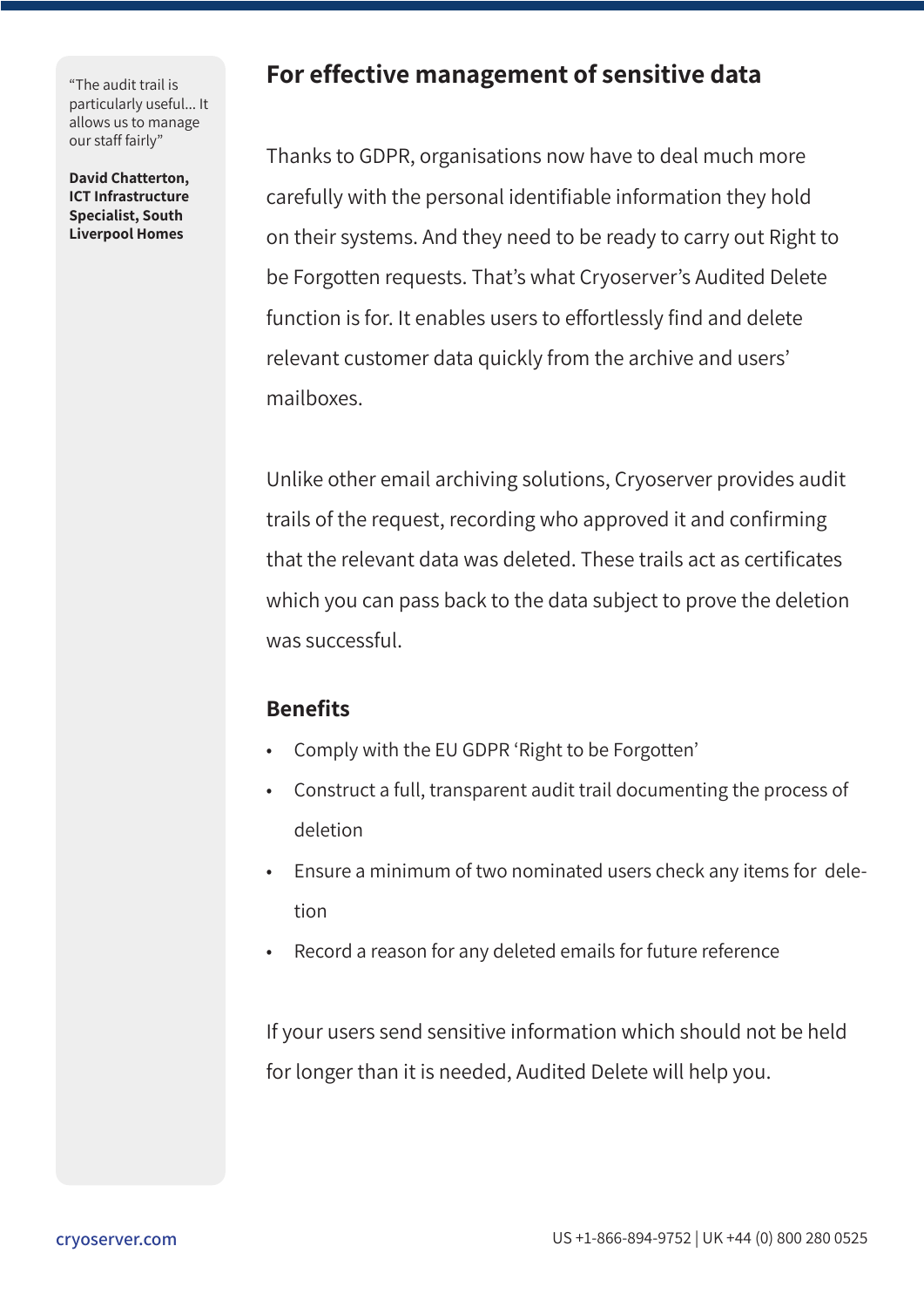# **Overseeing deletions**

We ensure that two separate internal officers at your organisation have eyes on every single deletion. This way your business only ever deletes emails which need to be deleted. Also, we've built in a variety of fail-safes which prevent any accidental deletion if users take reasonable care.

### **Keeping Cryoserver Compliant**

The compliance element of Cryoserver is critical to the product. At its heart Cryoserver has always enabled businesses to meet the toughest regulations of their industry. We do this by ensuring that any deletion is accompanied by an audit trail including reasoning as well as multiple approvals. Our Audited Delete function creates the same the same type of forensic audit used in courts to demonstrate fair searches.

#### **How to control deletion of emails**

On rare occasions, your organisation may need to delete (an) email(s) from your Cryoserver repository. To help maintain the high compliance and evidential archive, we've developed a rigorous oversight methodology to control the process of destruction of data from the repository. It involves two people with different roles, working in collaboration and independently, to initiate and control the deletion. We call these two the Privileged User and the Privileged & Delete User. A third person, your appointed Data Guardian, oversees the actions of the other two.

The Privileged User will identify email(s) to be deleted from the repository via the familiar search interfaces. Once identified, these searches / email(s) are shared with the Privileged & Delete User. Prior to sharing, the Privileged User is presented with a reconfirmation message to initiate the start of the deletion process and empower the Privileged & Delete User to delete the email(s).

Once the Privileged & Delete User reviews the email(s), they can either Approve the